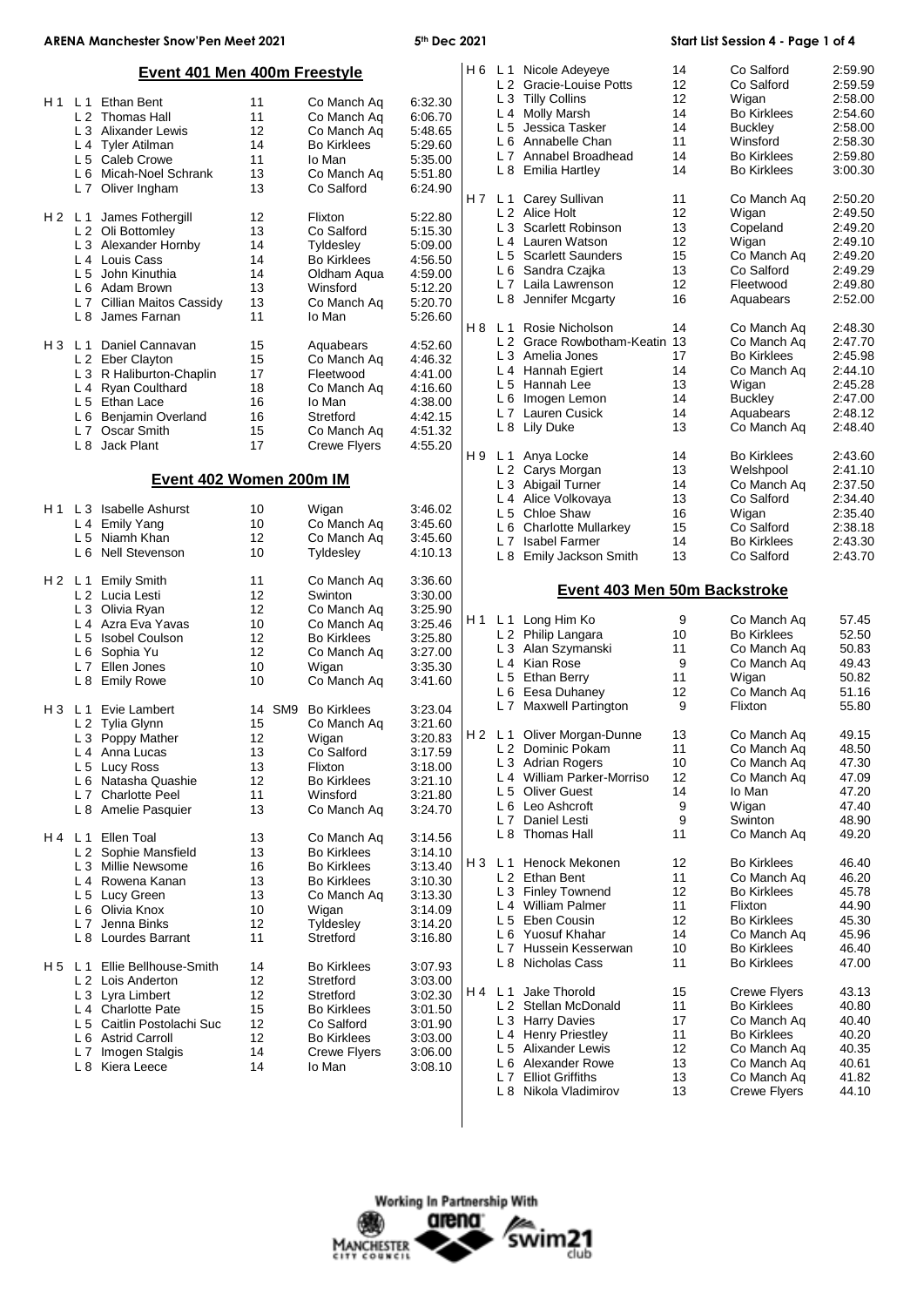## **ARENA Manchester Snow'Pen Meet 2021 5th Dec 2021 Start List Session 4 - Page 2 of 4**

| H 5   | L <sub>1</sub> | Reuben Aspinall                  | 12 | <b>Crewe Flyers</b> | 40.00   |          |                |                               |    |                     |       |
|-------|----------------|----------------------------------|----|---------------------|---------|----------|----------------|-------------------------------|----|---------------------|-------|
|       |                | L 2 Daniyal Khan                 | 17 | Co Manch Aq         | 39.50   |          |                | H 5 L 1 Isobel Tipple         | 13 | Tyldesley           | 50.50 |
|       |                | L 3 Alexander Partington         | 12 | Flixton             | 39.10   |          |                | L 2 Helena Teale              | 10 | <b>Bo Kirklees</b>  | 49.70 |
|       |                |                                  |    |                     |         |          |                |                               |    |                     |       |
|       |                | L 4 Cillian Maitos Cassidy       | 13 | Co Manch Ag         | 38.30   |          |                | L 3 Olivia Ryan               | 12 | Co Manch Aq         | 48.90 |
|       |                | L 5 Micah-Noel Schrank           | 13 | Co Manch Aq         | 38.60   |          |                | L 4 Robyn Butterworth         | 13 | Aquabears           | 48.81 |
|       |                | L 6 Mitchell Leek                | 13 | Tyldesley           | 39.20   |          |                | L 5 Eleanor Fothergill        | 10 | Flixton             | 48.90 |
|       | L <sub>7</sub> | Jimmy Williams                   | 13 | <b>Bo Kirklees</b>  | 39.97   |          | L 6            | <b>Grace Tushingham</b>       | 10 | Fleetwood           | 49.40 |
|       |                | L 8 Zachary Bedson               | 14 | Crewe Flyers        | 40.00   |          |                | L 7 Evie Kenyon               | 11 | <b>Bo Kirklees</b>  | 50.20 |
|       |                |                                  |    |                     |         |          |                | L 8 Sarah Millington          | 10 | <b>Bo Kirklees</b>  | 50.80 |
| H6 L1 |                | <b>Riley Dickinson</b>           | 15 | Wigan               | 38.02   |          |                |                               |    |                     |       |
|       |                | L 2 Yonas Mekonen                | 13 | <b>Bo Kirklees</b>  | 37.82   |          |                | H 6 L 1 Annabel Howe          | 13 | <b>Bo Kirklees</b>  | 48.30 |
|       | L <sub>3</sub> | <b>Andrew Teale</b>              | 13 | <b>Bo Kirklees</b>  | 37.60   |          |                | L 2 Lucy Green                | 13 |                     | 48.10 |
|       |                |                                  |    |                     |         |          |                |                               |    | Co Manch Aq         |       |
|       | $L_4$          | Albert Smith                     | 12 | Co Manch Aq         | 37.10   |          |                | L 3 Imogen Stalgis            | 14 | <b>Crewe Flyers</b> | 47.70 |
|       | L <sub>5</sub> | Caleb Crowe                      | 11 | lo Man              | 37.60   |          |                | L 4 Ella Banks                | 14 | <b>Bo Kirklees</b>  | 47.15 |
|       |                | L 6 James Farnan                 | 11 | lo Man              | 37.60   |          |                | L 5 Betsy Lloyd               | 9  | Wigan               | 47.20 |
|       | L7             | <b>Riley Cooper</b>              | 16 | Co Manch Aq         | 37.95   |          | L 6            | Nicole Adeyeye                | 14 | Co Salford          | 47.90 |
|       |                | L 8 Mason Stocks                 | 12 | Aquabears           | 38.03   |          | L 7            | Annabelle Chan                | 11 | Winsford            | 48.20 |
|       |                |                                  |    |                     |         |          | L 8            | <b>Isobel Coulson</b>         | 12 | <b>Bo Kirklees</b>  | 48.70 |
| H7 L1 |                | Noah Lazenby-Tracey              | 12 | Stretford           | 36.80   |          |                |                               |    |                     |       |
|       | L2             | Theo Oliver                      | 16 | Winsford            | 36.20   | H 7      | L <sub>1</sub> | Amelie Pasquier               | 13 | Co Manch Aq         | 46.90 |
|       |                | L <sub>3</sub> Charles Foster    | 13 | lo Man              | 36.00   |          |                | L 2 Serena Standring          | 11 | Winsford            | 46.70 |
|       |                |                                  |    |                     |         |          |                |                               |    |                     |       |
|       | L <sub>4</sub> | <b>Ben Roberts</b>               | 16 | lo Man              | 35.30   |          |                | L 3 Jenna Binks               | 12 | Tyldesley           | 45.90 |
|       |                | L 5 Henry Ball                   | 13 | Winsford            | 35.50   |          |                | L 4 Betsy Berry               | 11 | Co Salford          | 45.56 |
|       | L 6            | Theo Clyne                       | 16 | Co Salford          | 36.10   |          |                | L 5 Jennifer Mcgarty          | 16 | Aquabears           | 45.60 |
|       | L <sub>7</sub> | Lachlan Munro                    | 14 | <b>Bo Kirklees</b>  | 36.50   |          | L 6            | <b>Bethany Turner-Priest</b>  | 14 | lo Man              | 46.00 |
|       | L 8            | Samuel Cunliffe                  | 15 | Wigan               | 36.80   |          |                | L 7 Francesca Teasdale        | 12 | Co Salford          | 46.70 |
|       |                |                                  |    |                     |         |          |                | L 8 Lucy Ross                 | 13 | Flixton             | 47.00 |
|       |                | H 8 L 1 Lewis Gilbert            | 13 | Co Manch Aq         | 35.02   |          |                |                               |    |                     |       |
|       |                | L 2 Joel Birtles                 | 15 | Aquabears           | 34.94   | H8 L1    |                | Aalin Foster                  | 15 |                     | 45.11 |
|       |                |                                  |    |                     |         |          |                |                               |    | Southern Iom        |       |
|       |                | L 3 Charlie Chadwick             | 13 | Flixton             | 34.30   |          |                | L 2 Natasha Quashie           | 12 | <b>Bo Kirklees</b>  | 44.30 |
|       | L <sub>4</sub> | <b>Connor Mealin</b>             | 15 | lo Man              | 34.00   |          |                | L 3 Rowena Kanan              | 13 | <b>Bo Kirklees</b>  | 43.90 |
|       |                | L 5 James Wakelin                | 14 | Co Salford          | 34.28   |          |                | L 4 Imogen Jones              | 12 | <b>Bo Kirklees</b>  | 43.80 |
|       |                | L 6 Luke Makin                   | 13 | Copeland            | 34.70   |          |                | L 5 Freyja Kelly              | 14 | Douglas             | 43.80 |
|       | L <sub>7</sub> | Leo Baker                        | 16 | Aquabears           | 35.00   |          |                | L 6 Harriet Newton            | 14 | Co Manch Ag         | 44.27 |
|       |                | L 8 Nicholas Smith               | 15 | Co Salford          | 35.29   |          |                | L 7 Lucy Butt                 | 13 | Stretford           | 44.90 |
|       |                |                                  |    |                     |         |          |                | L 8 Poppy Mather              | 12 | Wigan               | 45.50 |
| H 9   | L <sub>1</sub> | Jack Plant                       | 17 | <b>Crewe Flyers</b> | 33.40   |          |                |                               |    |                     |       |
|       |                |                                  |    |                     |         |          |                |                               |    |                     |       |
|       |                | L 2 Jacob Brookes                | 16 | lo Man              | 33.10   | H9 L1    |                | <b>Astrid Carroll</b>         | 12 | <b>Bo Kirklees</b>  | 43.40 |
|       |                | L 3 Oli Bottomley                | 13 | Co Salford          | 32.10   |          | L <sub>2</sub> | <b>Rosie Berry</b>            | 12 | Co Salford          | 43.40 |
|       | L <sub>4</sub> | Oliver Osborne                   | 19 | Co Manch Aq         | 30.04   |          | L <sub>3</sub> | <b>Isabel Farmer</b>          | 14 | <b>Bo Kirklees</b>  | 42.70 |
|       | L <sub>5</sub> | Rhys Jenkins                     | 16 | Co Salford          | 32.01   |          |                | L 4 Lucia Lesti               | 12 | Swinton             | 42.40 |
|       | L <sub>6</sub> | Adam Shuttleworth                | 15 | lo Man              | 33.10   |          | L <sub>5</sub> | Ellie Bellhouse-Smith         | 14 | <b>Bo Kirklees</b>  | 42.60 |
|       | L <sub>7</sub> | Kyle Durand                      | 16 | Aquabears           | 33.28   |          | L 6            | Isabella Holmes               | 13 | Flixton             | 42.88 |
|       | L 8            | Ewan Weaver                      | 15 | Aquabears           | 33.85   |          | L <sub>7</sub> | Annabel Broadhead             | 14 | <b>Bo Kirklees</b>  | 43.40 |
|       |                |                                  |    |                     |         |          |                | L 8 Ellen Jones               | 10 | Wigan               | 43.60 |
|       |                |                                  |    |                     |         |          |                |                               |    |                     |       |
|       |                | Event 404 Women 50m Breaststroke |    |                     |         | H 10 L 1 |                | Imogen Palmer                 | 14 | Flixton             | 42.20 |
|       |                |                                  |    |                     |         |          |                | L 2 Jessica Tasker            | 14 | <b>Buckley</b>      | 42.00 |
|       |                | H1 L3 Isabel Redburn             | 10 | Co Manch Ag         | 1:03.41 |          |                | L 3 Jessica Smelt             | 14 | <b>Bo Kirklees</b>  |       |
|       | L 4            | <b>Nell Stevenson</b>            | 10 | Tyldesley           | 1:01.20 |          |                |                               |    |                     | 41.90 |
|       |                | L 5 Mathilda Schrank             | 9  | Co Manch Aq         | 1:01.97 |          |                | L 4 Scarlett Robinson         | 13 | Copeland            | 41.80 |
|       |                | L 6 Emma Mcgarty                 | 10 | Aquabears           | 1:06.50 |          |                | L 5 Carey Sullivan            | 11 | Co Manch Aq         | 41.90 |
|       |                |                                  |    |                     |         |          | L 6            | <b>Charlotte Pate</b>         | 15 | <b>Bo Kirklees</b>  | 41.90 |
|       |                |                                  |    |                     |         |          |                | L 7 Anna Lucas                | 13 | Co Salford          | 42.02 |
| H2 L1 |                | Gabriella Teasdale               | 9  | Co Salford          | 59.80   |          |                | L 8 Gracie-Louise Potts       | 12 | Co Salford          | 42.22 |
|       | L 2            | Sophia Stafford                  | 10 | Tyldesley           | 58.90   |          |                |                               |    |                     |       |
|       |                | L 3 Alivia Cutter                | 9  | Wigan               | 56.88   |          |                | H 11 L 1 Zara Butterworth     | 15 | Aquabears           | 41.00 |
|       |                | L 4 Niamh Khan                   | 12 | Co Manch Aq         | 56.55   |          |                | L 2 Alice Holt                | 12 | Wigan               | 40.50 |
|       |                | L 5 Emily Yang                   | 10 | Co Manch Ag         | 56.55   |          |                | L 3 Ellie Cowin               | 13 | lo Man              | 40.10 |
|       |                | L 6 Ada Cox                      | 10 | Tyldesley           | 58.20   |          |                |                               |    |                     |       |
|       | L <sub>7</sub> | Glorianna Moynihan               | 9  | Co Manch Aq         | 59.40   |          |                | L 4 Alisha Bedson             | 18 | <b>Crewe Flyers</b> | 39.50 |
|       |                | L 8 Ruby Holloway                | 12 | Co Manch Aq         | 1:00.16 |          |                | L 5 Abbie Unsworth            | 14 | Wigan               | 39.90 |
|       |                |                                  |    |                     |         |          |                | L 6 Anya Jolley               | 13 | Wigan               | 40.40 |
|       |                | H3 L1 Koyi So                    |    | Co Manch Aq         | 54.60   |          |                | L 7 Katy Hughes               | 13 | Fleetwood           | 40.70 |
|       |                |                                  | 10 |                     |         |          |                | L 8 Rosie Nicholson           | 14 | Co Manch Aq         | 41.10 |
|       |                | L 2 India Morgan                 | 10 | Wigan               | 53.76   |          |                |                               |    |                     |       |
|       |                | L 3 Laura Mcgarty                | 12 | Aquabears           | 53.27   | H 12 L 1 |                | Evie Cutter                   | 12 | Wigan               | 38.50 |
|       |                | L 4 Ruby Mccarthy                | 11 | Aquabears           | 52.81   |          |                | L 2 Charlotte Mullarkey       | 15 | Co Salford          | 37.90 |
|       |                | L 5 Emily Smith                  | 11 | Co Manch Aq         | 53.10   |          |                |                               | 17 |                     | 37.30 |
|       |                | L 6 Emily Rowe                   | 10 | Co Manch Aq         | 53.50   |          |                | L 3 Karis Blake               |    | Co Manch Aq         |       |
|       | L <sub>7</sub> | <b>Isabelle Ashurst</b>          | 10 | Wigan               | 54.50   |          |                | L 4 Amelia Jones              | 17 | <b>Bo Kirklees</b>  | 36.40 |
|       | L 8            | Grace O'Malley                   | 14 | Co Manch Aq         | 54.64   |          |                | L 5 Mia Mason                 | 15 | Co Manch Aq         | 36.91 |
|       |                |                                  |    |                     |         |          | L 6            | Chloe Shaw                    | 16 | Wigan               | 37.58 |
|       |                |                                  |    |                     |         |          |                | L 7 Grace Rowbotham-Keatin 13 |    | Co Manch Aq         | 38.30 |
| H4 L1 |                | <b>Isobel Hurst</b>              | 13 | Wigan               | 52.30   |          |                | L 8 Abigail Turner            | 14 | Co Manch Aq         | 38.60 |
|       |                | L 2 Jasmine Wakelin              | 9  | Co Salford          | 52.00   |          |                |                               |    |                     |       |
|       |                | L 3 Layla Dolan                  | 10 | Wigan               | 51.40   |          |                |                               |    |                     |       |
|       | L <sub>4</sub> | Sophia Yu                        | 12 | Co Manch Aq         | 51.06   |          |                |                               |    |                     |       |
|       |                | L 5 Ellen Toal                   | 13 | Co Manch Aq         | 51.22   |          |                |                               |    |                     |       |
|       | L 6            | Daisy Newsome                    | 12 | <b>Bo Kirklees</b>  | 51.50   |          |                |                               |    |                     |       |
|       | L <sub>7</sub> | Scarlett Fagan                   | 11 | Co Manch Aq         | 52.10   |          |                |                               |    |                     |       |
|       |                | L 8 Edie Houghton                | 12 | <b>Bo Kirklees</b>  | 52.80   |          |                |                               |    |                     |       |
|       |                |                                  |    |                     |         |          |                |                               |    |                     |       |

Working In Partnership With

swim21

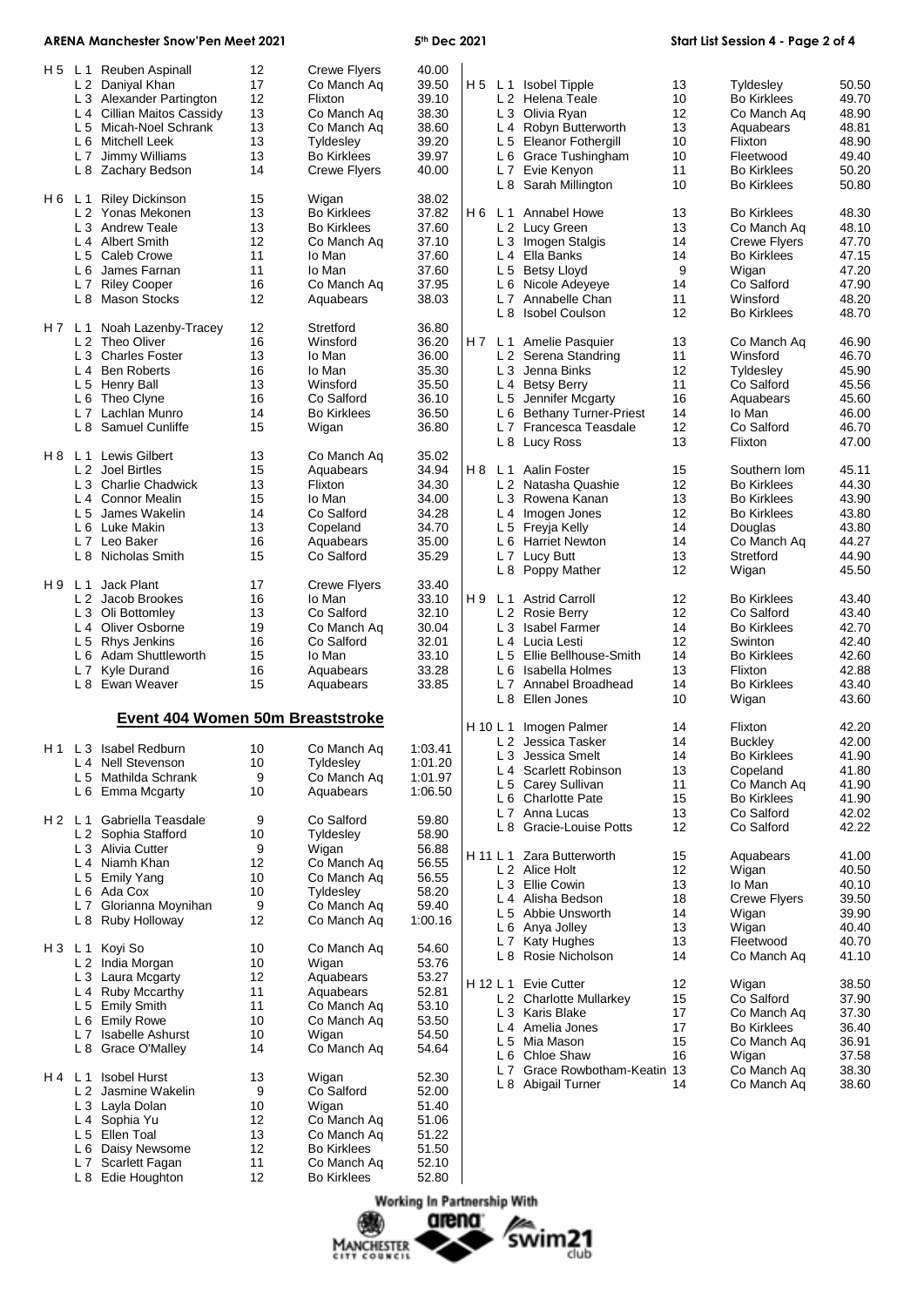| <b>ARENA Manchester Snow'Pen Meet 2021</b> |                                                          |          | 5th Dec 2021                |                    |                       | Start List Session 4 - Page 3 of 4      |          |                      |                    |
|--------------------------------------------|----------------------------------------------------------|----------|-----------------------------|--------------------|-----------------------|-----------------------------------------|----------|----------------------|--------------------|
|                                            | Event 405 Men 100m Freestyle                             |          |                             |                    |                       | H 9 L 1 Connor Mealin<br>L 2 Theo Clyne | 15<br>16 | Io Man<br>Co Salford | 1:05.40<br>1:05.10 |
|                                            | H1 L2 Long Him Ko                                        | 9        | Co Manch Ag                 | 1:52.91            |                       | L 3 Devon Furneaux-Knight               | 13       | Co Salford           | 1:05.06            |
|                                            | L 3 Kian Rose                                            | 9        | Co Manch Aq                 | 1:35.52            |                       | L 4 Caleb Waldermar                     | 13       | Fleetwood            | 1:04.35            |
|                                            | L 4 William Parker-Morriso                               | 12       | Co Manch Aq                 | 1:33.84            |                       | L 5 Callum Mongan                       | 14       | Aquabears            | 1:05.03            |
|                                            | L 5 Cain Ashton                                          | 11       | Wigan                       | 1:35.00            |                       | L 6 Riley Dickinson                     | 15       | Wigan                | 1:05.09            |
|                                            | L 6 Kareem Mohamed                                       | 9        | Co Manch Aq                 | 1:40.11            |                       | L 7 Leo Baker                           | 16       | Aquabears            | 1:05.10            |
|                                            | L 7 Maxwell Partington                                   | 9        | Flixton                     | 1:59.70            |                       | L 8 Tyler Atilman                       | 14       | <b>Bo Kirklees</b>   | 1:05.43            |
| H2 L1                                      | Phoevos Maitos Cassidy                                   | 11       | Co Manch Aq                 | 1:31.33            |                       | H 10 L 1 Kyle Durand                    | 16       | Aquabears            | 1:03.79            |
|                                            | L 2 Henock Mekonen                                       | 12       | <b>Bo Kirklees</b>          | 1:28.40            |                       | L 2 Lawrence Ndadaye                    | 15       | Stretford            | 1:03.70            |
|                                            | L 3 Thomas Hall                                          | 11       | Co Manch Aq                 | 1:28.10            |                       | L 3 Lewis Gilbert                       | 13       | Co Manch Aq          | 1:03.42            |
|                                            | L 4 Ethan Bent                                           | 11       | Co Manch Aq                 | 1:27.70            |                       | L 4 Zachary Bellhouse                   | 14       | lo Man               | 1:02.60            |
|                                            | L 5 Oliver Guest                                         | 14       | lo Man                      | 1:27.90            |                       | L 5 Nicholas Smith                      | 15       | Co Salford           | 1:03.31            |
|                                            | L 6 Nicholas Cass                                        | 11       | <b>Bo Kirklees</b>          | 1:28.30            |                       | L 6 Ewan Weaver                         | 15       | Aquabears            | 1:03.46            |
|                                            | L 7 Ethan Stout                                          | 10       | Co Salford                  | 1:28.62            |                       | L 7 Conor O'Donnell                     | 14       | <b>Trafford Met</b>  | 1:03.70            |
|                                            | L 8 Nikola Vladimirov                                    | 13       | <b>Crewe Flyers</b>         | 1:31.54            |                       | L 8 Aron Filakovszky                    | 20       | Co Manch Aq          | 1:04.00            |
| H3 L1                                      | Leo Ashcroft                                             | 9        | Wigan                       | 1:25.63            | H 11 L 1              | Oscar Smith                             | 15       | Co Manch Aq          | 1:01.60            |
|                                            | L 2 William Palmer                                       | 11       | Flixton                     | 1:25.10            |                       | L 2 Jackson Jardine                     | 14       | Copeland             | 1:01.20            |
|                                            | L 3 Adrian Rogers                                        | 10       | Co Manch Aq                 | 1:24.40            |                       | L 3 Theo Oliver                         | 16       | Winsford             | 1:00.90            |
|                                            | L 4 George Plant                                         | 13       | Crewe Flyers                | 1:22.07            |                       | L 4 Rhys Jenkins                        | 16       | Co Salford           | 1:00.02            |
|                                            | L 5 Alexander Partington                                 | 12       | Flixton                     | 1:23.30            | L <sub>5</sub>        | Jacob Brookes                           | 16       | lo Man               | 1:00.80            |
|                                            | L 6 Oliver Morgan-Dunne                                  | 13       | Co Manch Aq                 | 1:24.99            |                       | L 6 Louis Cass                          | 14       | <b>Bo Kirklees</b>   | 1:01.10            |
|                                            | L 7 Hussein Kesserwan                                    | 10       | <b>Bo Kirklees</b>          | 1:25.20            |                       | L 7 Toby Malkin                         | 16       | Stretford            | 1:01.40            |
|                                            | L 8 Eesa Duhaney                                         | 12       | Co Manch Aq                 | 1:25.84            |                       | L 8 Finley Quayle                       | 16       | Copeland             | 1:02.00            |
| H4 L1                                      | Stellan McDonald                                         | 11       | <b>Bo Kirklees</b>          | 1:20.80            |                       | H 12 L 1 Oli Bottomley                  | 13       | Co Salford           | 59.74              |
|                                            | L 2 Oliver Ingham                                        | 13       | Co Salford                  | 1:20.40            |                       | L 2 Eber Clayton                        | 15       | Co Manch Aq          | 59.57              |
|                                            | L 3 Zachary Bedson                                       | 14       | <b>Crewe Flyers</b>         | 1:19.30            |                       | L 3 Oliver Osborne                      | 19       | Co Manch Aq          | 56.67              |
|                                            | L 4 Reuben Aspinall                                      | 12       | <b>Crewe Flyers</b>         | 1:17.17            |                       | L 4 Jake Fabi                           | 22       | Co Cardiff           | 53.90              |
|                                            | L 5 Yuosuf Khahar                                        | 14       | Co Manch Aq                 | 1:18.00            |                       | L 5 Ryan Coulthard                      | 18       | Co Manch Aq          | 55.94              |
|                                            | L 6 Sky So                                               | 12       | Co Manch Aq                 | 1:20.00            |                       | L 6 Bobby Hulme                         | 15       | Co Manch Aq          | 58.12              |
|                                            | L 7 Henry Priestley                                      | 11       | <b>Bo Kirklees</b>          | 1:20.40            |                       | L 7 Ethan Lace                          | 16       | lo Man               | 59.60<br>59.84     |
|                                            | L 8 Eben Cousin                                          | 12       | <b>Bo Kirklees</b>          | 1:21.60            |                       | L 8 Fraser Travis                       | 16       | Aquabears            |                    |
| H5 L1                                      | <b>Mitchell Leek</b>                                     | 13       | Tyldesley                   | 1:16.50            |                       | Event 406 Women 100m Backstroke         |          |                      |                    |
|                                            | L 2 Samuel Cunliffe                                      | 15<br>12 | Wigan                       | 1:15.60            |                       |                                         |          |                      |                    |
|                                            | L 3 Mason Stocks                                         |          | Aquabears                   | 1:14.42            | H1                    | L 2 Ruby Mccarthy                       | 11       | Aquabears            | 1:50.79            |
|                                            |                                                          |          |                             | 1:14.10            |                       | L 3 Niamh Khan                          |          |                      | 1:49.87            |
|                                            | L 4 James Farnan                                         | 11       | lo Man                      |                    |                       |                                         | 12       | Co Manch Aq          |                    |
|                                            | L 5 Alixander Lewis                                      | 12       | Co Manch Aq                 | 1:14.17            |                       | L 4 Mathilda Schrank                    | 9        | Co Manch Ag          | 1:49.72            |
|                                            | L 6 Elliot Griffiths                                     | 13       | Co Manch Ag                 | 1:15.43            | L <sub>5</sub>        | <b>Emily Yang</b>                       | 10       | Co Manch Aq          | 1:49.87            |
|                                            | L7<br>Cole Hood<br>L 8 William Ashcroft                  | 11<br>11 | Stretford<br>Wigan          | 1:16.30<br>1:16.90 |                       | L 6 Isabelle Ashurst                    | 10       | Wigan                | 1:50.32            |
|                                            |                                                          |          |                             |                    | H2 L1                 | Martha Holt                             | 10       | Wigan                | 1:42.50            |
|                                            | H 6 L 1 Daniyal Khan                                     | 17       | Co Manch Aq                 | 1:12.20            |                       | L 2 Evie Lambert                        | 14 S9    | <b>Bo Kirklees</b>   | 1:39.80            |
|                                            | L 2 Caleb Crowe                                          | 11       | io Man                      | 1:11.50            |                       | L 3 Olivia Knox                         | 10       | Wigan                | 1:36.30            |
|                                            | L 3 Noah Lazenby-Tracey                                  | 12       | Stretford                   | 1:11.00            |                       | L 4 Eleanor Fothergill                  | 10       | Flixton              | 1:35.90            |
|                                            | L <sub>4</sub> Alexander Rowe                            | 13       | Co Manch Aq                 | 1:09.92            |                       | L 5 Francesca Teasdale                  | 12       | Co Salford           | 1:36.20            |
|                                            | L 5 Danial Bafi                                          | 13       | Co Manch Ag                 | 1:10.25            |                       | L 6 Azra Eva Yavas                      | 10       | Co Manch Aq          | 1:36.40            |
|                                            | L 6 Henry Ball                                           | 13       | Winsford                    | 1:11.40            |                       | L 7 Olivia Ryan                         | 12       | Co Manch Aq          | 1:42.50            |
|                                            | Jake Thorold<br>L <sub>7</sub><br>L 8 Harry Davies       | 15<br>17 | Crewe Flyers<br>Co Manch Aq | 1:11.84<br>1:13.40 |                       | L 8 Scarlett Fagan                      | 11       | Co Manch Aq          | 1:44.20            |
|                                            |                                                          |          |                             |                    | H <sub>3</sub>        | L 1 Emily Rowe                          | 10       | Co Manch Aq          | 1:35.70            |
|                                            | H 7 L 1 Yonas Mekonen                                    | 13       | <b>Bo Kirklees</b>          | 1:09.60            |                       | L 2 Rowena Kanan                        | 13       | <b>Bo Kirklees</b>   | 1:33.30            |
|                                            | L 2 Albert Smith                                         | 12       | Co Manch Aq                 | 1:09.35            |                       | L 3 Lucy Ross                           | 13       | Flixton              | 1:32.30            |
|                                            | L 3 Cillian Maitos Cassidy                               | 13       | Co Manch Aq                 | 1:09.20            |                       | L 4 Ella Banks                          | 14       | <b>Bo Kirklees</b>   | 1:30.50            |
|                                            | L 4 Steiven Smith                                        | 13       | Co Salford                  | 1:09.04            |                       | L 5 Isabella Bonfield                   | 11       | Co Salford           | 1:31.70            |
|                                            | L 5 Lachlan Munro                                        | 14       | <b>Bo Kirklees</b>          | 1:09.20            | $L_6$                 | Ellen Jones                             | 10       | Wigan                | 1:33.10            |
|                                            | Joseph Rawlings<br>L 6                                   | 14       | Winsford                    | 1:09.21            |                       | L 7 Isobel Coulson                      | 12       | <b>Bo Kirklees</b>   | 1:33.70            |
|                                            | L 7 Thomas Roach<br>L 8<br><b>Charles Foster</b>         | 19<br>13 | Co Manch Aq<br>lo Man       | 1:09.40<br>1:09.90 |                       | L 8 Harriet Newton                      | 14       | Co Manch Aq          | 1:35.90            |
|                                            |                                                          |          |                             |                    | L <sub>1</sub><br>H 4 | Amelie Pasquier                         | 13       | Co Manch Aq          | 1:30.00            |
| H 8                                        | Jimmy Williams<br>L <sub>1</sub>                         | 13       | <b>Bo Kirklees</b>          | 1:08.40            |                       | L 2 Annabel Broadhead                   | 14       | <b>Bo Kirklees</b>   | 1:28.60            |
|                                            | L 2 Adam Shuttleworth                                    | 15       | lo Man                      | 1:07.70            |                       | L 3 Kiera Leece                         | 14       | lo Man               | 1:25.90            |
|                                            | L 3 Joel Birtles                                         | 15       | Aquabears                   | 1:06.60            |                       | L 4 Matilda Bird-McGowan                | 13       | lo Man               | 1:24.10            |
|                                            | L 4 Zachary Porter                                       | 15       | Fleetwood                   | 1:05.90            |                       | L 5 Ellen Toal                          | 13       | Co Manch Aq          | 1:24.30            |
|                                            | L 5 Ben Roberts                                          | 16       | lo Man                      | 1:06.00            |                       | L 6 Lucy Green                          | 13       | Co Manch Aq          | 1:27.00            |
|                                            | <b>Charlie Chadwick</b><br>L 6                           | 13       | Flixton                     | 1:06.80            |                       | L 7 Imogen Jones                        | 12       | <b>Bo Kirklees</b>   | 1:28.70            |
|                                            | <b>Benjamin Ross</b><br>L <sub>7</sub><br>L 8 Luke Makin | 13<br>13 | Co Salford<br>Copeland      | 1:08.40<br>1:08.90 |                       | L 8 Lourdes Barrant                     | 11       | Stretford            | 1:30.40            |



 $\overline{\phantom{a}}$